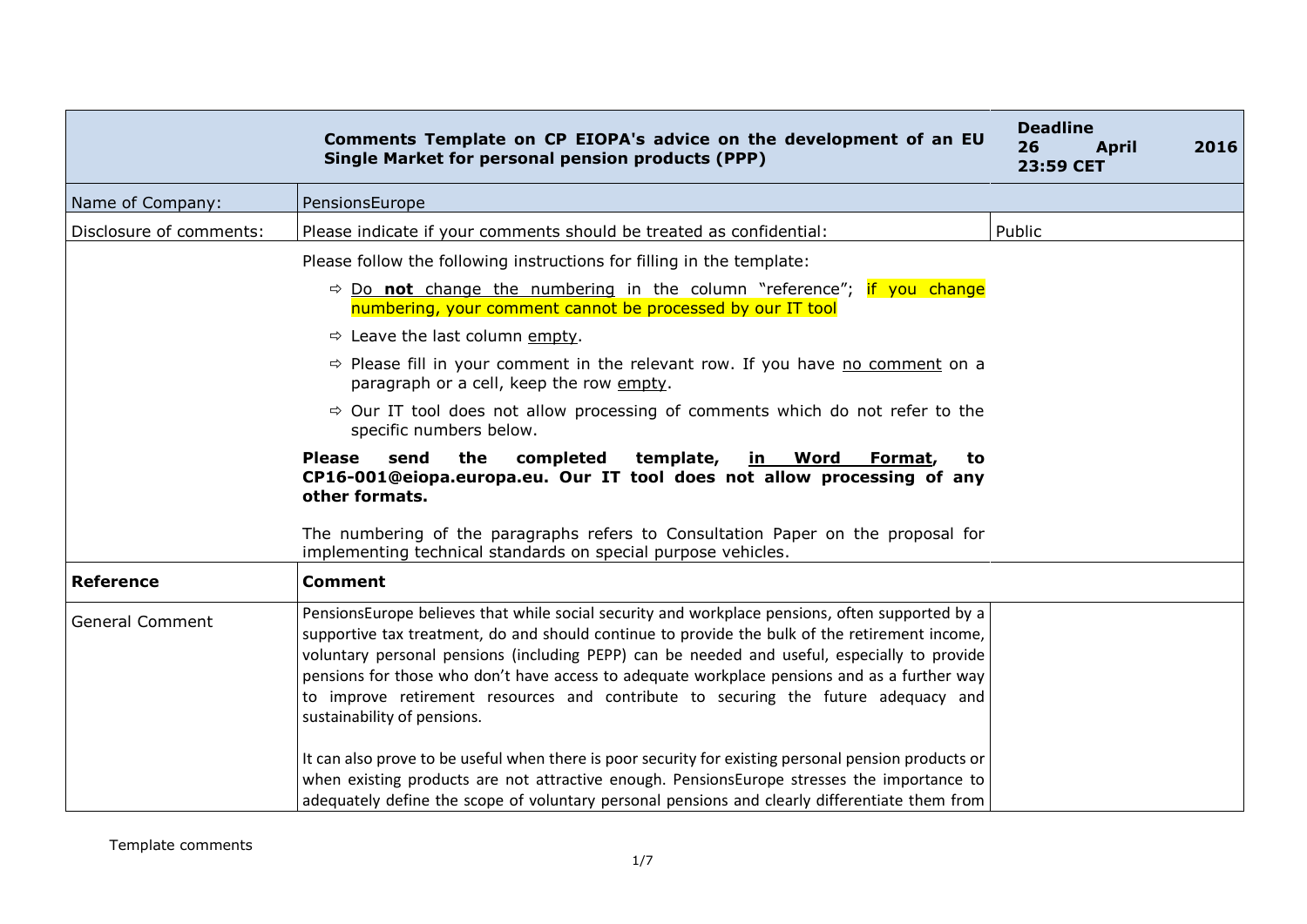| Comments Template on CP EIOPA's advice on the development of an EU<br>Single Market for personal pension products (PPP)                                                                                                                                                                                                                                                                                                                                                                                                                                                                                                                           | <b>Deadline</b><br>26<br><b>April</b><br>23:59 CET | 2016 |
|---------------------------------------------------------------------------------------------------------------------------------------------------------------------------------------------------------------------------------------------------------------------------------------------------------------------------------------------------------------------------------------------------------------------------------------------------------------------------------------------------------------------------------------------------------------------------------------------------------------------------------------------------|----------------------------------------------------|------|
| workplace pensions.                                                                                                                                                                                                                                                                                                                                                                                                                                                                                                                                                                                                                               |                                                    |      |
| PensionsEurope agrees with EIOPA that a standardised PPP, under the form of the PEPP,<br>proposed as a $2^{nd}$ regime, could contribute to the policy objectives of ensuring a high minimum<br>standard of consumer protection. We also agree with EIOPA that a voluntary $2^{nd}$ regime, which<br>gives the option to national Member States to implement the PEPP-regime in their legislations, is<br>better than harmonization. We consider that the $2^{nd}$ regime is the preferred option, our answers<br>below are based on that and hence will mostly refer directly to the PEPP, although we do some<br>comments on the PPP too.       |                                                    |      |
| It is important to test the demand and also to elaborate further on the reasons why a PEPP as a<br>2 <sup>nd</sup> regime would be useful especially in the Member States where the voluntary personal<br>pensions are already well regulated and developed. It is also necessary to reflect upon what<br>elements are left to national legislation, what elements are tackled at the EU level and how they<br>could be implemented.                                                                                                                                                                                                              |                                                    |      |
| In particular, we agree with EIOPA's conclusion that, given the diversity of requirements and the<br>fact that this area is beyond its fields of competence, when developing the PEPP proposal, a non-<br>discriminatory approach vis-à-vis PPPs sold in the individual national markets should be applied in<br>the field of taxation <sup>1</sup> , in order to avoid regulatory arbitrage. Importantly, it is up to the Member<br>States to decide on the tax framework for supplementary pensions $-$ EU institutions or agencies<br>should not stipulate how the PEPP is treated tax-wise compared to other pension products and<br>systems. |                                                    |      |
| Finally, we are pleased to see that EIOPA seems to have embraced the idea that only entities                                                                                                                                                                                                                                                                                                                                                                                                                                                                                                                                                      |                                                    |      |

 $^1$  We welcome that the Section "Tax impediments for cross-border provision" (p. 59-61) recognizes the importance of tax issues for cross-border provision. EIOPA rightly recognises that taxes are "covered by national laws and bilateral tax treaties. Pensions are taxed very differently across the EU and the tax treatment is often linked to specific characteristics of eligible products, such as holding period until tax-relevant retirement age or specific investment strategies. This already raises various challenges to the creation of a Single Market for PPPs, as products need to exhibit different features to receive beneficial tax treatment in different Member States." (p. 59)

Template comments

 $\overline{a}$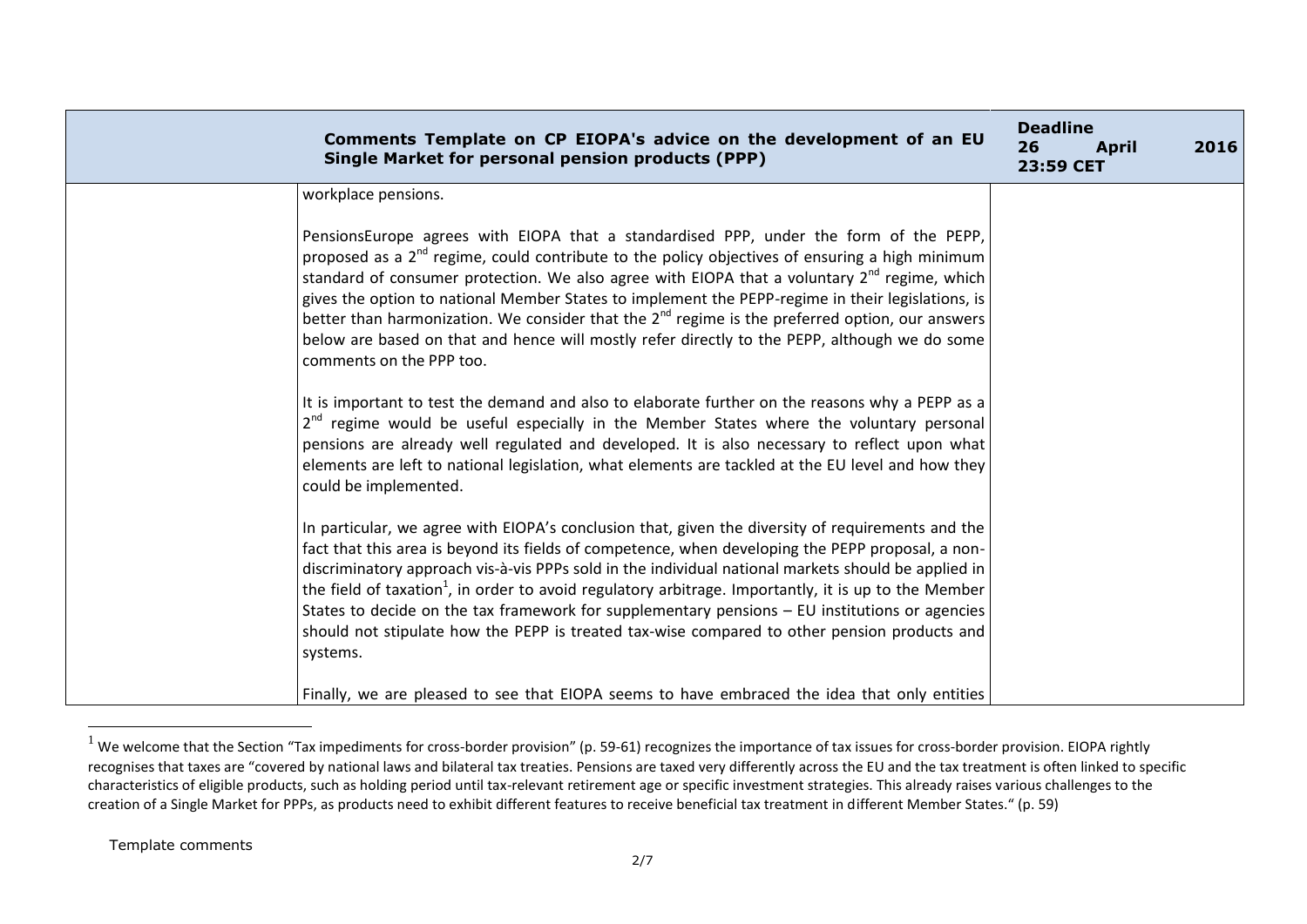|                | Comments Template on CP EIOPA's advice on the development of an EU<br>Single Market for personal pension products (PPP)                                                                                                                                                                                                                                                                                                                                                                                                           | <b>Deadline</b><br>26<br><b>April</b><br>23:59 CET | 2016 |
|----------------|-----------------------------------------------------------------------------------------------------------------------------------------------------------------------------------------------------------------------------------------------------------------------------------------------------------------------------------------------------------------------------------------------------------------------------------------------------------------------------------------------------------------------------------|----------------------------------------------------|------|
|                | authorized under a relevant EU legislation should be entitled to offer PEPPs.<br>Regarding the harmonization of existing PPPs, we are quite skeptical about the feasibility. Where                                                                                                                                                                                                                                                                                                                                                |                                                    |      |
|                | PPPs are nowadays provided by EU-regulated insititutions, relevant Directives or Regulations<br>already deal with the major issues such as governance, conflict of interest or consumer<br>protection. Where PPPs are not provided by EU-regulated institutions, these regulatory gaps<br>should be closed.                                                                                                                                                                                                                       |                                                    |      |
| Q1             | As mentioned in the general remarks we appreciate that EIOPA intends to limit the provision of<br>PEPPs only to providers authorized under relevant European legislation. As these European<br>Directives set rules on the governance of the providers, we deem it unnecessairy to develop<br>additional governance requirements.                                                                                                                                                                                                 |                                                    |      |
|                | For existing PPPs, as long as the provider is regulated by European legislation, there is no need to<br>add specific governance requirements.                                                                                                                                                                                                                                                                                                                                                                                     |                                                    |      |
| Q <sub>2</sub> | Overall, PensionsEurope calls for a system in which providers of personal pensions are regulated<br>(as is currently the case) and argues against additional product regulation at EU level.                                                                                                                                                                                                                                                                                                                                      |                                                    |      |
| Q <sub>3</sub> | We agree that distribution organisation will be key for the success of a PEPP. Distribution should<br>not be too complicated, and we agree that internet seems to be a good channel for the PEPP, but<br>in our view it is not the only possible distribution channel. As stated by EIOPA, the appropriate<br>distribution channel should be selected during the product development process. It should take<br>into account the consumers' best interests and needs, but also the existing variety of providers<br>and products. |                                                    |      |
|                | Distribution rules applying to PPPs will depend on the provider. If PPPs are not regulated by<br>European legislation, national distribution rules should be as protective as European rules for<br>customers.                                                                                                                                                                                                                                                                                                                    |                                                    |      |
| Q4             | It is not possible to discuss whether PRIIPs KIDs requirements can be seen as a model when the<br>rules on the PRIIPs KIDs requirements are not yet finalised by the ESAs.                                                                                                                                                                                                                                                                                                                                                        |                                                    |      |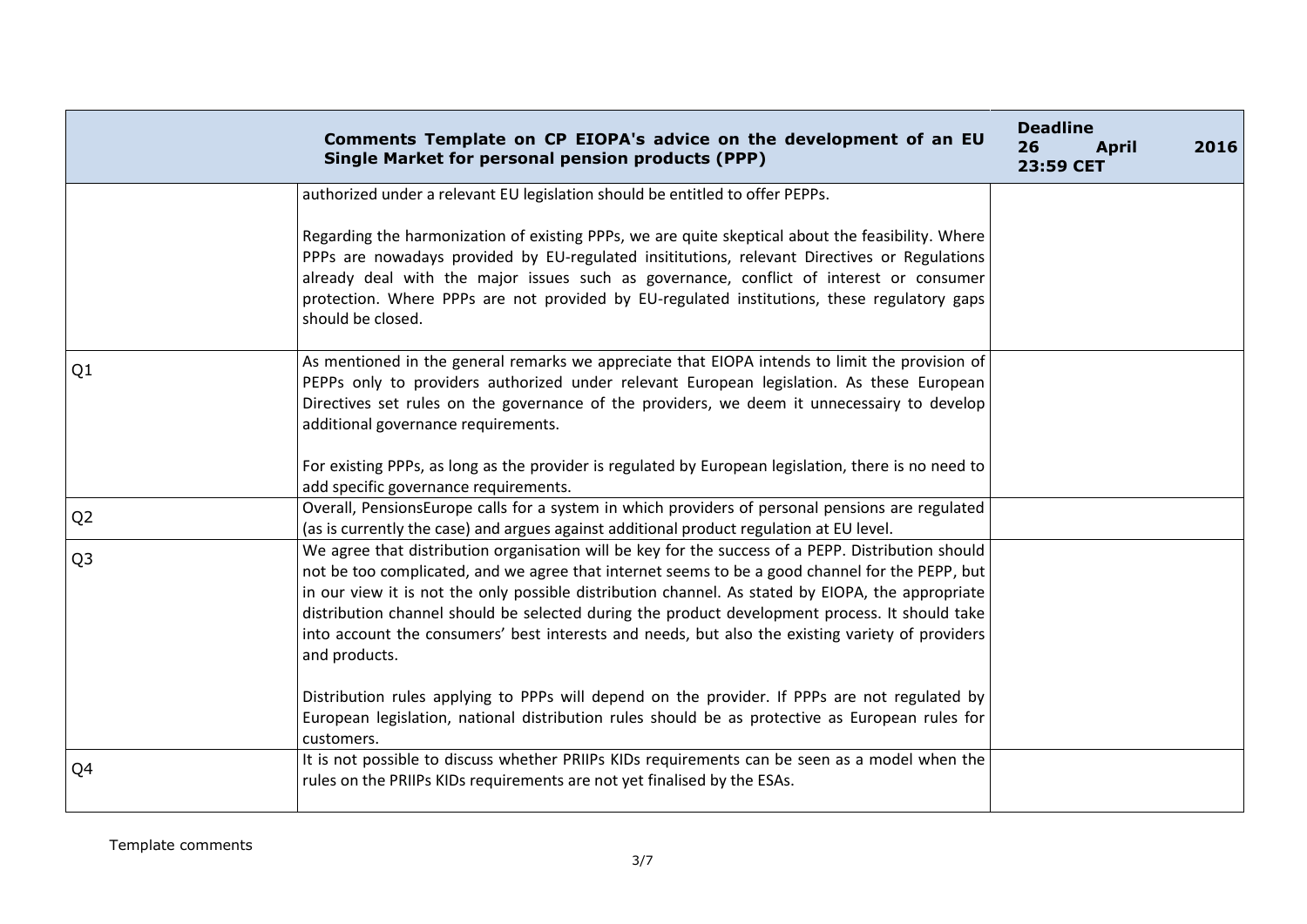|                | Comments Template on CP EIOPA's advice on the development of an EU<br><b>Single Market for personal pension products (PPP)</b>                                                                                                                                                                                                                                                                                                                                                                                                                                                                                                                                                                                                                | <b>Deadline</b><br>26<br><b>April</b><br>23:59 CET | 2016 |
|----------------|-----------------------------------------------------------------------------------------------------------------------------------------------------------------------------------------------------------------------------------------------------------------------------------------------------------------------------------------------------------------------------------------------------------------------------------------------------------------------------------------------------------------------------------------------------------------------------------------------------------------------------------------------------------------------------------------------------------------------------------------------|----------------------------------------------------|------|
|                | However, PensionsEurope considers that in principle information should be adequate and<br>digestable and could go along some of the elements of the PRIIPs KIDs requirements, but should<br>be adapted to an individual pension product and take into account the varity of products and<br>providers and considerations on the suitability will be only possible once PRIIPs rules are finalised.<br>Some aspects mentioned in the PRIIPs regulation are suitable. Information on the decumulation<br>phase, the default option, possible guarantee, (biometrical) risks and risk options could be added.<br>The principles set out in EIOPA's paper on good practices on information provision for DC<br>schemes could serve as a guidance. |                                                    |      |
|                | Issues such as financial advice to consumers should not only comprise the character of the<br>product alone, but also other aspects, such as the financial position of the consumer and the way<br>in which these products are taxed or tax-exempt.<br>As far as certain standards should be imposed on financial providers, this should be done by<br>means of concrete specific rules that take into account the specific activities of those providers,<br>instead of setting standards of a highly abstract character.                                                                                                                                                                                                                    |                                                    |      |
| Q <sub>5</sub> | We agree with EIOPA that no harmonised solvency regime specific to PEPP should be defined.<br>Each provider, if regulated under EU legislation, already has a solvency regime. To apply a<br>different solvency process for the small section of their business relating to PEPP is impractical<br>creating both cost and administrative burden for little added consumer protection.<br>We would also like to point out that any provider regulation should acknowledge the<br>particularities of the providers regulated. Even if this leads to differences in prudential regimes,<br>this does not necessarily constitute an unlevel playing field if the providers are fundamentally<br>different in nature.                              |                                                    |      |
| Q <sub>6</sub> | We consider that further supervisory powers are not necessary. As mentioned, we are in favor of<br>EIOPA's opinion that only providers falling under relevant EU legislation are eligible to provide<br>PEPPs. In our view the authorization requirements for providers as laid down in existing EU<br>legislation are largely sufficient.                                                                                                                                                                                                                                                                                                                                                                                                    |                                                    |      |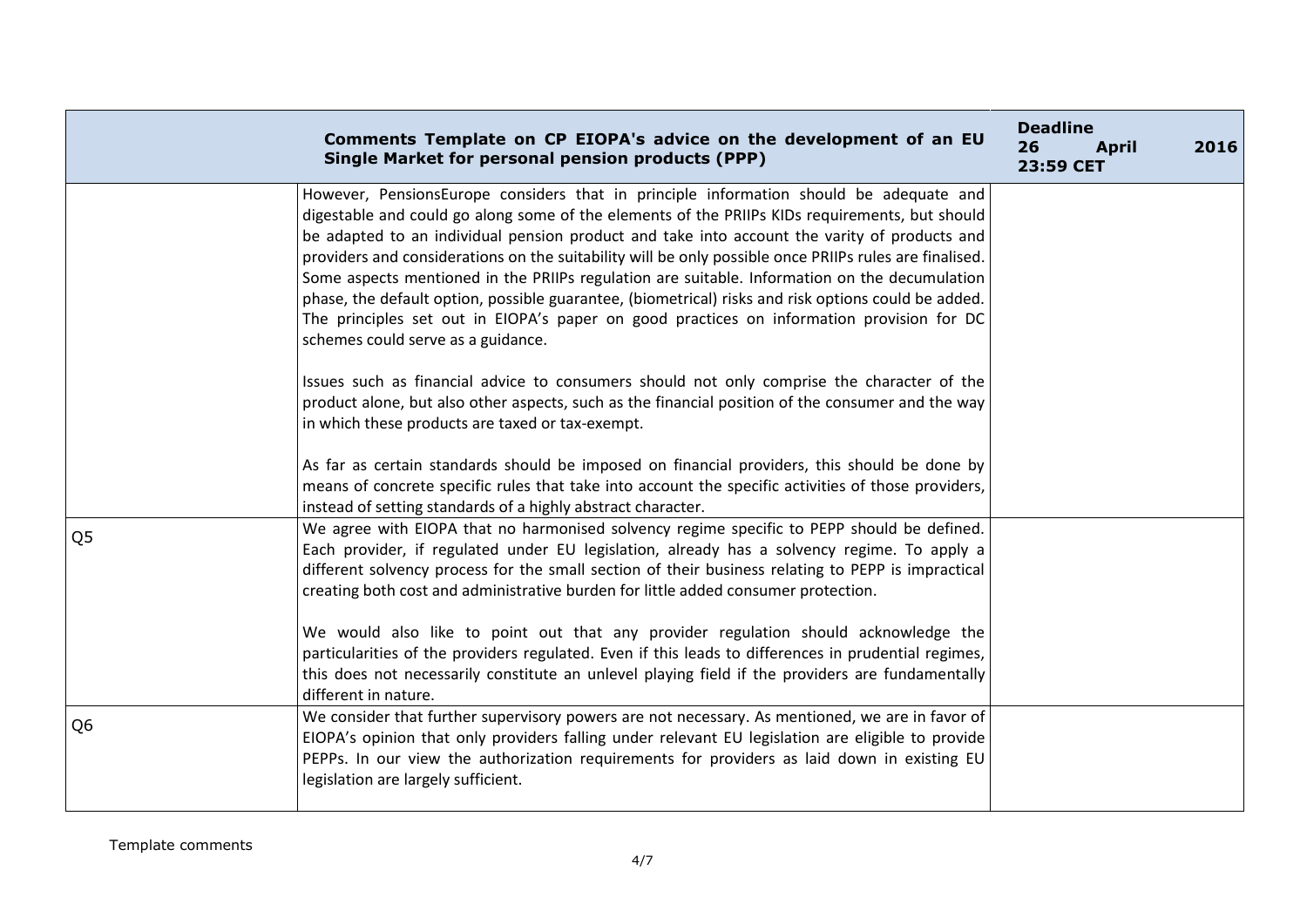|                                                           | Comments Template on CP EIOPA's advice on the development of an EU<br><b>Single Market for personal pension products (PPP)</b>                                                                                                                                                                                                                                                                                                                                                                                                                                                                                                                                                                                                                             | <b>Deadline</b><br>26<br><b>April</b><br>23:59 CET | 2016 |
|-----------------------------------------------------------|------------------------------------------------------------------------------------------------------------------------------------------------------------------------------------------------------------------------------------------------------------------------------------------------------------------------------------------------------------------------------------------------------------------------------------------------------------------------------------------------------------------------------------------------------------------------------------------------------------------------------------------------------------------------------------------------------------------------------------------------------------|----------------------------------------------------|------|
|                                                           | We are not convinced that a stand-alone regime for the authorisation of PEPP providers is<br>desirable. We fear that a regulatory gap in favour of providers not yet authorised under other EU<br>financial service legislation might be created. This might result in an unlevel playing field vis-à-vis<br>EU regulated providers and IORPs providing occupational pension schemes. Moreover, we<br>question the perspectives on adequate supervision in practice on providers which are not yet<br>authorised under other EU financial service legislation.                                                                                                                                                                                             |                                                    |      |
|                                                           | In addition we would recommend that, before a stand-alone regime for PEPP-providers would be<br>considered, first of all an analysis should be made in order to investigate whether existing Union<br>law could be sufficient to cover all PEPP providers.                                                                                                                                                                                                                                                                                                                                                                                                                                                                                                 |                                                    |      |
| Q7                                                        | Yes. On standardization, we agree that when defining the PEPP framework, it is important to find<br>a balance between flexibility and standardisation. We agree with EIOPA that a standardized PEPP<br>with a defined set of flexible elements is the best approach.                                                                                                                                                                                                                                                                                                                                                                                                                                                                                       |                                                    |      |
|                                                           | Yes, we also agree with EIOPA that a voluntary $2^{nd}$ regime, which gives the option to national<br>Member States to implement the PEPP-regime in their legislations, is better than harmonization.                                                                                                                                                                                                                                                                                                                                                                                                                                                                                                                                                      |                                                    |      |
|                                                           | However, we would like to point out that from our perspective an important part of the impact<br>assessment is missing: it currently does not take into account any repercussions on ongoing<br>retirement savings. Individuals might already make contributions to an occupational pension plan<br>or have purchased a personal pension product, to which they regularly contribute. If the PEPP was<br>introduced, individuals might just switch their contributions, rather than saving additionally. This<br>is particularly likely if Member States decided to support the PEPP with tax-incentives. From our<br>perspective, this effect is key in assessing the benefits of the policy proposals, but it is currently<br>missing from the analysis. |                                                    |      |
| $I$ :<br>Annex<br>Impact<br>Assessment                    |                                                                                                                                                                                                                                                                                                                                                                                                                                                                                                                                                                                                                                                                                                                                                            |                                                    |      |
| Section 1. Procedural issues<br>consultation<br>of<br>and |                                                                                                                                                                                                                                                                                                                                                                                                                                                                                                                                                                                                                                                                                                                                                            |                                                    |      |
|                                                           |                                                                                                                                                                                                                                                                                                                                                                                                                                                                                                                                                                                                                                                                                                                                                            |                                                    |      |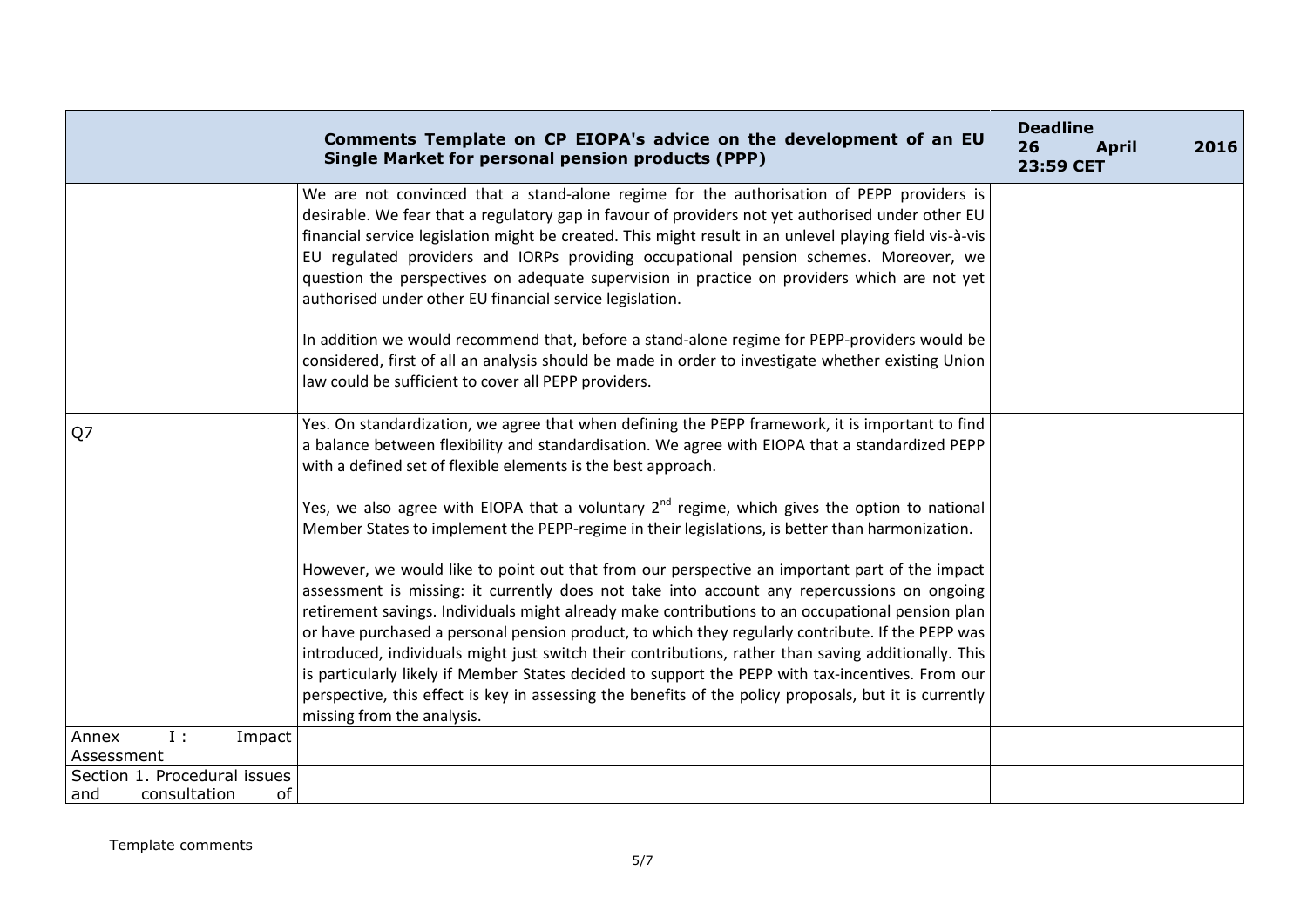|                           |    |           | Comments Template on CP EIOPA's advice on the development of an EU<br><b>Single Market for personal pension products (PPP)</b>                                                                                                                                                                                                                                                                                                                                                                                                                                                                                                                                                                                                                                                                                                                                                                                                                                                                                                                                                                                                                                                                                                                                                                                                                                                                                    | <b>Deadline</b><br>26<br><b>April</b><br>23:59 CET | 2016 |
|---------------------------|----|-----------|-------------------------------------------------------------------------------------------------------------------------------------------------------------------------------------------------------------------------------------------------------------------------------------------------------------------------------------------------------------------------------------------------------------------------------------------------------------------------------------------------------------------------------------------------------------------------------------------------------------------------------------------------------------------------------------------------------------------------------------------------------------------------------------------------------------------------------------------------------------------------------------------------------------------------------------------------------------------------------------------------------------------------------------------------------------------------------------------------------------------------------------------------------------------------------------------------------------------------------------------------------------------------------------------------------------------------------------------------------------------------------------------------------------------|----------------------------------------------------|------|
| interested parties        |    |           |                                                                                                                                                                                                                                                                                                                                                                                                                                                                                                                                                                                                                                                                                                                                                                                                                                                                                                                                                                                                                                                                                                                                                                                                                                                                                                                                                                                                                   |                                                    |      |
| Section<br>definition     | 2. |           | Problem   EIOPA uses "the current situation in relation to personal pensions in Europe" as the baseline<br>scenario for comparing policy options. We would like to emphasise that from our perspective an<br>important part of the baseline is missing in EIOPA's analysis: it currently does not take into<br>account any repercussions on ongoing retirement savings. Individuals might already make<br>contributions to an occupational pension plan or have purchased a personal pension product, to<br>which they regularly contribute. If the PEPP was introduced, individuals might just switch their<br>contributions, rather than saving additionally. This is particularly likely if Member States decided<br>to support the PEPP with tax-incentives. From our perspective, this effect is key in assessing the<br>benefits of the policy proposals, but it is currently missing from the analysis.<br>Linked to this point, EIOPA seems to assume that individuals have enough income left to save.<br>This is not the case for all Member States, and even in Member States with relatively high average<br>incomes, there are likely to be significant groups of individuals (those earning the minimum wage;<br>holding temporary contracts; working part-time etc.) who are not in a position to set extra money<br>aside. The impact assessment does not seem to take into account these issues. |                                                    |      |
| Section<br>pursued        | 3. | Objective |                                                                                                                                                                                                                                                                                                                                                                                                                                                                                                                                                                                                                                                                                                                                                                                                                                                                                                                                                                                                                                                                                                                                                                                                                                                                                                                                                                                                                   |                                                    |      |
| Section 4. Policy options |    |           | EIOPA states that « none of the proposals and concepts proposed are expected to have any<br>negative impact aggravating the challenges of the current baseline. » (p. 79). This only refers to<br>personal pensions, however, EIOPA should also consider the impact on wider retirement<br>provision, in particular on the second pillar (see our comments above on the baseline scenario).                                                                                                                                                                                                                                                                                                                                                                                                                                                                                                                                                                                                                                                                                                                                                                                                                                                                                                                                                                                                                       |                                                    |      |
| Section<br>impacts        | 5. | Analysis  | of Overall, we would like to reiterate that analysis of impacts in the baseline scenario should take<br>into account how the changes would affect current behaviour, both in relation to occupational<br>and personal pensions. Another question which is not addressed is whether the impacts would<br>vary across Member States.                                                                                                                                                                                                                                                                                                                                                                                                                                                                                                                                                                                                                                                                                                                                                                                                                                                                                                                                                                                                                                                                                |                                                    |      |